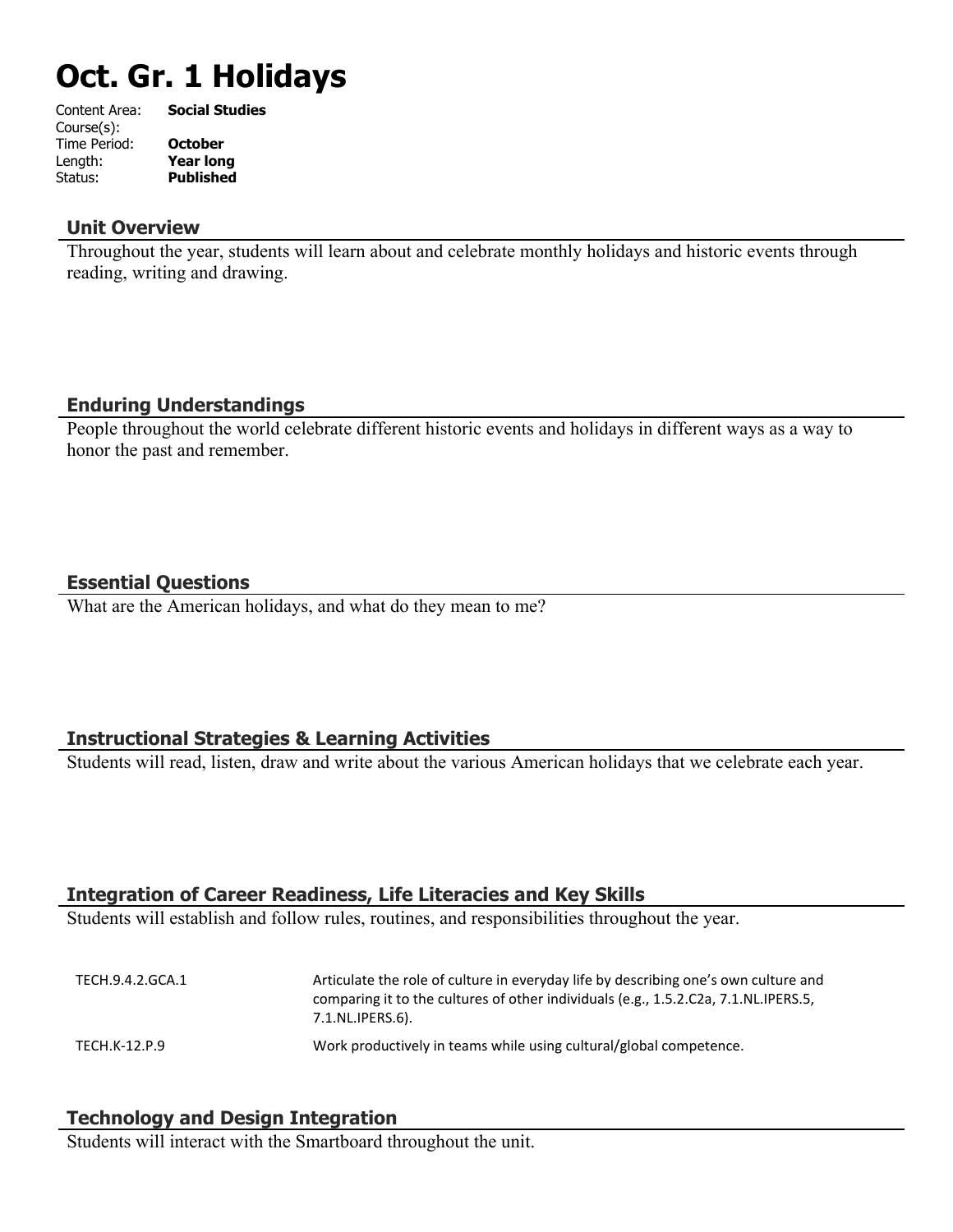CS.K-2.8.1.2.CS.1 Select and operate computing devices that perform a variety of tasks accurately and quickly based on user needs and preferences.

> Individuals use computing devices to perform a variety of tasks accurately and quickly. Computing devices interpret and follow the instructions they are given literally.

#### **Interdisciplinary Connections**

Students will use various texts and Scholastic News to identify main topics and show connections between events and ideas.

| LA.RL.1.9 | Compare and contrast the adventures and experiences of characters in stories.                                                                                                               |
|-----------|---------------------------------------------------------------------------------------------------------------------------------------------------------------------------------------------|
| LA.RI.1.1 | Ask and answer questions about key details in a text.                                                                                                                                       |
| LA.RI.1.2 | Identify the main topic and retell key details of a text.                                                                                                                                   |
| LA.SL.1.2 | Ask and answer questions about key details in a text read aloud or information presented<br>orally or through other media.                                                                  |
| LA.W.1.1  | Write opinion pieces in which they introduce the topic or name the book they are writing<br>about, state an opinion, supply a reason for the opinion, and provide some sense of<br>closure. |
| LA.RL.1.1 | Ask and answer questions about key details in a text.                                                                                                                                       |
| LA.RL.1.2 | Retell stories, including key details, and demonstrate understanding of their central<br>message or lesson.                                                                                 |
| LA.RL.1.3 | Describe characters, settings, and major event(s) in a story, using key details.                                                                                                            |
| LA.SL.1.1 | Participate in collaborative conversations with diverse partners about grade 1 topics and<br>texts with peers and adults in small and larger groups.                                        |
| LA.RI.1.3 | Describe the connection between two individuals, events, ideas, or pieces of information<br>in a text.                                                                                      |

#### **Differentiation**

- Understand that gifted students, just like all students, come to school to learn and be challenged.
- Pre-assess your students. Find out their areas of strength as well as those areas you may need to address before students move on.
- Consider grouping gifted students together for at least part of the school day.
- Plan for differentiation. Consider pre-assessments, extension activities, and compacting the curriculum.
- Use phrases like "You've shown you don't need more practice" or "You need more practice" instead of words like "qualify" or "eligible" when referring to extension work.
- Encourage high-ability students to take on challenges. Because they're often used to getting good grades, gifted students may be risk averse.

#### **Definitions of Differentiation Components**:

- o Content the specific information that is to be taught in the lesson/unit/course of instruction.
- o Process how the student will acquire the content information.
- o Product how the student will demonstrate understanding of the content.
- o Learning Environment the environment where learning is taking place including physical location and/or student grouping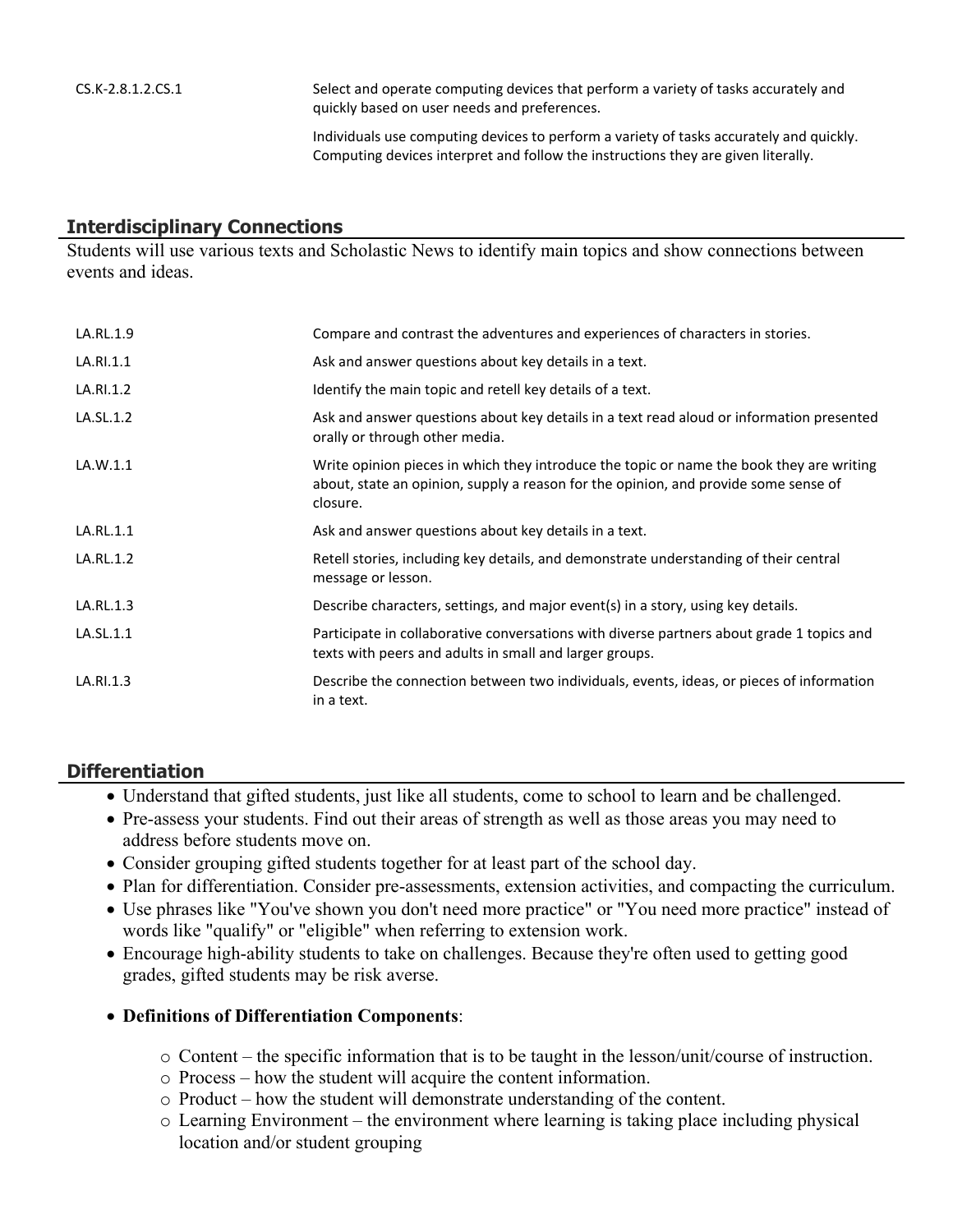Students will receive individual support or challenges as needed with the curriculum materials.

## **Modifications & Accommodations**

Refer to QSAC EXCEL SMALL SPED ACCOMMOCATIONS spreadsheet in this discipline.

## **Modifications and Accommodations used in this unit:**

IEP and 504 accommodations will be utilized.

## **Benchmark Assessments**

**Benchmark Assessments** are given periodically (e.g., at the end of every quarter or as frequently as once per month) throughout a school year to establish baseline achievement data and measure progress toward a standard or set of academic standards and goals.

## **Schoolwide Benchmark assessments:**

Aimsweb benchmarks 3X a year

Linkit Benchmarks 3X a year

DRA

## **Additional Benchmarks used in this unit:**

Students will complete Reading Checkpoints.

## **Formative Assessments**

Assessment allows both instructor and student to monitor progress towards achieving learning objectives, and can be approached in a variety of ways. **Formative assessment** refers to tools that identify misconceptions, struggles, and learning gaps along the way and assess how to close those gaps. It includes effective tools for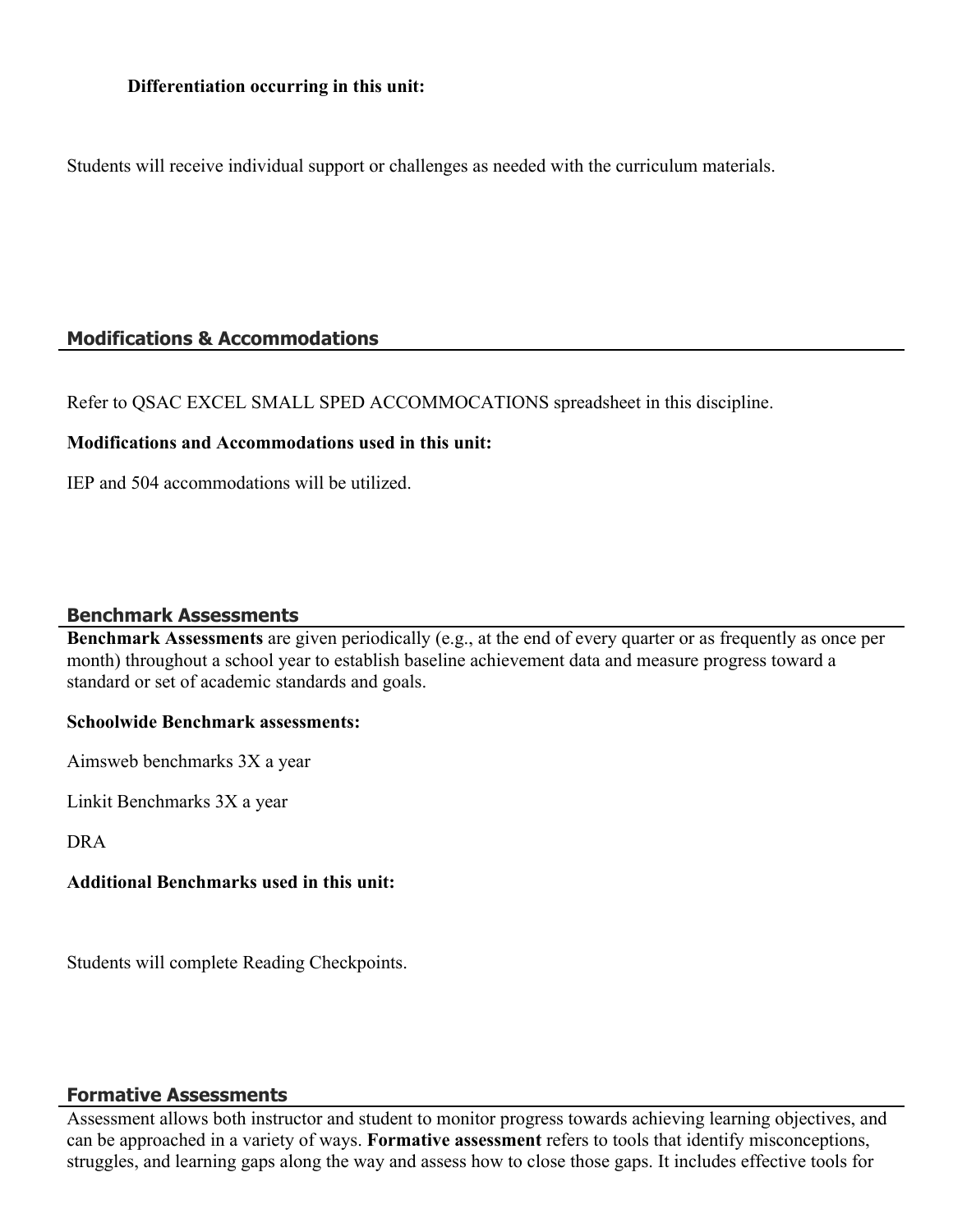helping to shape learning, and can even bolster students' abilities to take ownership of their learning when they understand that the goal is to improve learning, not apply final marks (Trumbull and Lash, 2013). It can include students assessing themselves, peers, or even the instructor, through writing, quizzes, conversation, and more. In short, formative assessment occurs throughout a class or course, and seeks to improve student achievement of learning objectives through approaches that can support specific student needs (Theal and Franklin, 2010, p. 151).

#### **Formative Assessments used in this unit:**

Discussion

Printables

drawings

## **Summative Assessments**

**Summative assessments** evaluate student learning, knowledge, proficiency, or success at the conclusion of an instructional period, like a unit, course, or program. Summative assessments are almost always formally graded and often heavily weighted (though they do not need to be). Summative assessment can be used to great effect in conjunction and alignment with formative assessment, and instructors can consider a variety of ways to combine these approaches.

#### **Summative assessments for this unit:**

Printables in Scholastic News.

## **Instructional Materials**

Texts and books about each holiday

Art supplies as needed

My Weekly Reader Scholastic News